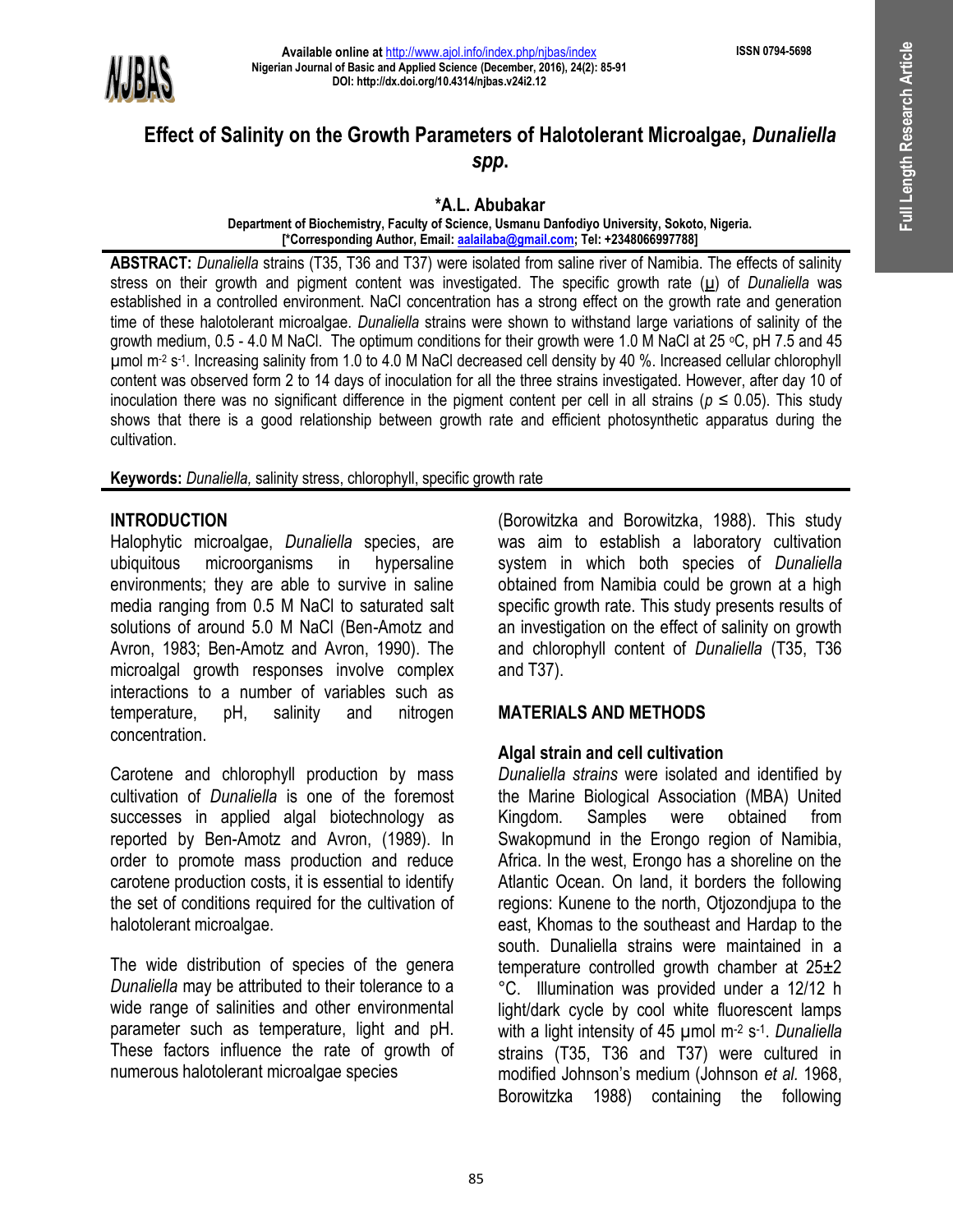components (per litre):  $1.5$  g MgCl<sub>2</sub>·6H<sub>2</sub>O, 0.5 g MgSO<sub>4</sub>·7H<sub>2</sub>O, 0.2 g KCI, 0.2 g CaCI<sub>2</sub>·2H<sub>2</sub>O, 1.0 g KNO3, 0.043 g NaHCO3, 0.035 g KH2PO4, 1.89 mg Na2EDTA, 2.44 mg FeC13·6H2O, 0.41 mg  $ZnCl<sub>2</sub>$ , 0.61 mg  $H<sub>3</sub>BO<sub>3</sub>$ , 0.015 mg CoCl<sub>2</sub>·6H<sub>2</sub>O, 0.041 mg CuC1<sub>2</sub>·2H<sub>2</sub>O, 0.41 mg MnCl<sub>2</sub>·4H<sub>2</sub>O, and 0.38 mg (NH4) $_6$ Mo<sub>7</sub>O<sub>24</sub> 4H<sub>2</sub>O, with NaCl added to 2.0 M. Hydrochloric acid (HCl) was used to adjust the medium pH to 7.5. The medium was sterilized by autoclaving at 120 °C for 15 min before cultivation, with phosphate components being autoclaved separately. Stock cultures of *Dunaliella salina* were inoculated into fresh medium with a dilution ratio of 1/10 (v/v) and cultures were carried out in 250 ml flasks containing 100 ml medium.

#### **Effect of salinity on growth parameters**

Halotolerant microalgae *Dunaliella* strains (T35, T36 and T37) were maintained in the cultivation media containing 1.0 M NaCl as described above. A 1.0 ml (x10<sup>6</sup> cells) microalgal samples were taken at the exponential growth phase from the maintenance culture and added to Johnson's medium with different amounts of NaCl (0.5, 1.0, 2.0, 3.0 and 4.0 M NaCl).

### **Monitoring of microalgae cell culture growth**

The culture flasks were agitated by hand and the cell numbers were determined by sampling each unit every 48 h by taking an aliquot of 400 – 500 µl from each culture flask. The aliquot samples were fixed with 2.0 % formaldehyde and counted using a 0.2 mm deep Neubauer haemocytometer, with a light microscope. The mean cell number were calculated and expressed as the number of cells per ml using equation 1.0.

Number of cells/ml = 
$$
\frac{\text{Total cells}}{\text{Squares counted}} \quad \text{X} \quad \text{DF} \quad \text{X} \quad 10^4 \quad \text{---} \quad \text{---} \quad \text{---} \quad \text{---} \quad \text{Eq. 1.0}
$$

Where  $DF =$  dilution factor and  $104 =$  is the volume conversion factor for the haemocytometer

#### **Determination of specific growth rate (µ)**

Experiments were conducted using triplicate cultures. The cell density measurements started at day 4, to allow adjustment to ionic strength of the medium. The measurements were continued every 2 days for 28 days. Determination of the doubling time (i.e. the time taken for the number of cells in a population to double) and the specific growth rate (increase in cell mass per unit time) of the microalgae under the influence of varying salinity was calculated using the following equations (Eq. 2.0 and 3.0).

### **Harvesting microalgae**

*Dunaliella* cells were routinely harvested by centrifugation at 3,000g for 8 min at 25 °C. Determination of chlorophyll content The chlorophyll content of *Dunaliella* cells was determined according to the procedure described by Ben-Amotz and Avron (1983). 10 ml of microalgae culture was centrifuged at 3000 g for 10 min; the supernatant was discarded and the pellet was resuspended in 100 % acetone

between the squations (Eq. 2.0 and 3.0).<br>Specific growth rate  $(\mu) = \frac{\ln N_{t2} - \ln N_{t1}}{1 - \frac{1}{2} - \frac{1}{2} - \frac{1}{2} - \frac{1}{2} - \frac{1}{2} - \frac{1}{2} - \frac{1}{2} - \frac{1}{2} - \frac{1}{2} - \frac{1}{2} - \frac{1}{2} - \frac{1}{2} - \frac{1}{2} - \frac{1}{2} - \frac{1}{2} - \frac{1}{2} - \frac{1}{2$  $(t_2 - t_1)$ Doubling time  $(G) =$   $\longrightarrow$   $\longrightarrow$   $\longrightarrow$   $\longrightarrow$   $\longrightarrow$   $\longrightarrow$   $\longrightarrow$   $Eq. 3.0$  $(t_2 - t_1) \log 2$  $\log N_t$  -  $\log N_0$ 

Where  $(t2 - t1)$  = time interval in days, No = number of cells at a starting point, Nt = the number of cells after the period of time.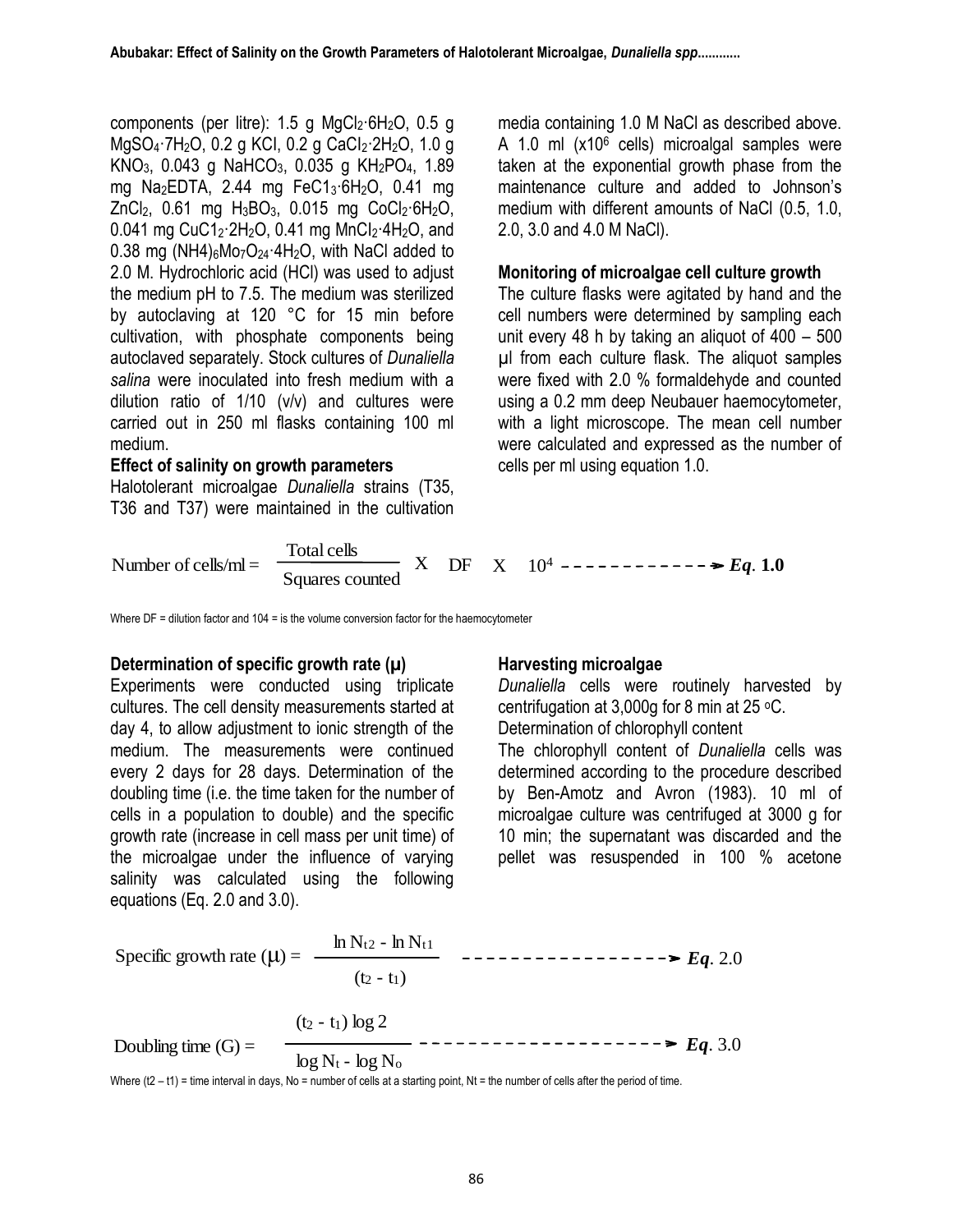The acetone served to extract the chlorophyll from the pellet during a 1 hr incubation period (in the dark). Thereafter, the samples were subjected to vortexing for a few minutes followed by centrifugation at 3000 g for 10 minutes. The supernatant was diluted to 80 % by the addition of

distilled water to a final volume of 10 ml. Chlorophyll *a* and *b* was assayed on a Jenway 67 Series UV/Visible Spectrophotometer at 663 and 645 nm against acetone (blank). Concentration of chlorophyll *a* and *b* and total chlorophyll were calculated by equation 4.0, 5.0 and 6.0 respectively (Porra *et al*., 1989).

| Chl $a = 12.25$ x $A_{663.6}$ - 2.55 x $A_{646.6}$ ----------------------------- $\geq Eq. 4.0$                            |  |
|----------------------------------------------------------------------------------------------------------------------------|--|
|                                                                                                                            |  |
| Total Chl = [Chl a + Chl b] = 17.76 x A <sub>646.6</sub> + 7.34 x A <sub>663.6</sub> - - - - - - - - - - - - - - > Eq. 6.0 |  |

### **Data analysis**

Analysis of variance (ANOVA) was performed to test the differences between the means of growth rates at various NaCl concentrations. When the ANOVA results showed that the treatments were significant (*p* < 0.05), Tukey's multiple comparison tests was used to compare the value of the mean of each treatment.

### **RESULTS AND DISCUSSION**

#### **Effect of salinity on cell number growth, specific growth rate and doubling time**

This study reported the effect of salinity on growth and chlorophyll content of *Dunaliella* (T35, T36 and T37). After inoculation of microalgae cells in modified Johnson's medium, the cultures undergo a lag phase. This is the time represented for adaptation of microalgae to the new environment; the cultures were clear and transparent (Figure 1.0). For *Dunaliella* the lag phase lasted approximately 5 days after inoculation. On approximately day 6-7, there was a visibly detectable increase in cell density (Figure 1.0). Development of green colour in the cultures indicated that the microalgal cells were in the exponential growth phase (increase in cell number, at a constantly growing rate). By day 25 the cultures were opaque and dark green in colour (Figure 1.0).

Under all conditions of NaCl concentrations there was an apparent higher rate of growth from day 3 to 5 compared to the later, exponential phase (Figure 2.0). The maximum cell density was observed at day 27 of the experimental period, which may indicate that under the specified conditions the amount of nutrients in the growth medium was able to support the cultures for 27 days. After 27 days of experiment the cells density declined at 4.0 M NaCl medium (Figure 2.0). The cell may not withstand constant exposure to high salinity, which may relate to drain of ATP in the starch to glycerol conversion (Kaplan *et al*., 1980). Previous research has shown that *D. viridis* grows optimally in 1.0 – 1.5 M NaCl and tolerates up to 4.0 M NaCl whereas *D. salina* grows best in 2.0 M NaCl and tolerates up to 6.0 M NaCl (Borowitzka *et al*., 1977). However *D. viridis* has been reported to grow optimally at 5.8 M NaCl and temperature of 30 <sup>o</sup>C (Jimenez and Niell, 1991). A comparison of the cell densities of *Dunaliella* strains (T35, T36 and T37) shows a decrease of the cell number with increasing salinity above 1.0 M NaCl and in salinity below 1.0 M NaCl. Furthermore, the results indicated that the growth performance for the three *Dunaliella* strains was better at 1.0 M NaCl.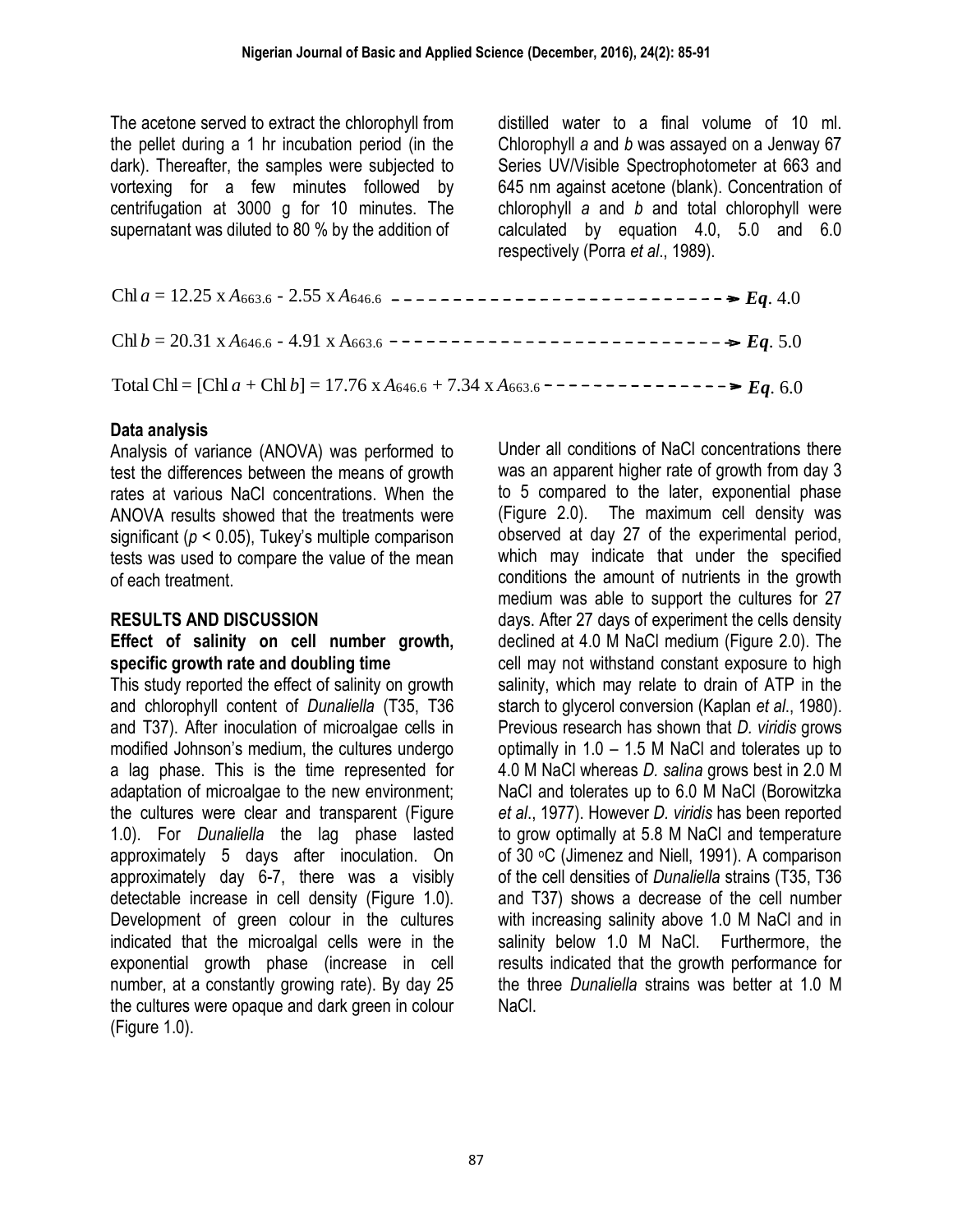

**Figure 1.0** *Dunaliella* T35 cultures grown at 1.0 M NaCl concentration at 25 oC, pH 7.5, 45 μmol m-2 s-1 with 12 h light: 12 h dark photoperiod in a modified Johnson's medium; (A) Cultures after 24 hours of inoculation, (B) cultures on day 7 of inoculation and (C) cultures on day 25 of inoculation.



**Figure 2.0** Effect of increasing NaCl (0.5 to 4.0 M) on the growth of *Dunaliella* T35 at 23 °C, pH 7.5, 45 µmol m<sup>-2</sup> s<sup>-1</sup> with 12 h light: 12 h dark photoperiod in a modified Johnson's medium. A to B are the data points used in estimating specific growth rate. Error bars represent the standard deviations (n≥3) of measured values of cell density

The specific growth rate and doubling time for each strain (Figure 3.0 and 4.0) were obtained by plotting the natural log of cell number against cultivation time for the period from day 5 to day 23. In culture medium with 1.0 M NaCl, the specific growth rate for all strains of *Dunaliella* was more rapid (0.119-0.123 Div.d-1 ) than at any other salt concentrations investigated (Figure 4.0). Notably, *Dunaliella* T36 had a faster doubling time than either T35 or T37. It is considered the best strain in terms of rapid increase in cell number. *Dunaliella* have shown ability to grow in saturated brine (similar to natural conditions) (Johnson *et al*., 1968), but optimum growth always occurs at lower salinity (0.5 to 2.0 M NaCl). In this regard, optimal growth rates at 1.0 to 2.0 M NaCl by Namibian isolates (*Dunaliella*, T35, T36 and T37) are therefore typical of the species. Increasing NaCl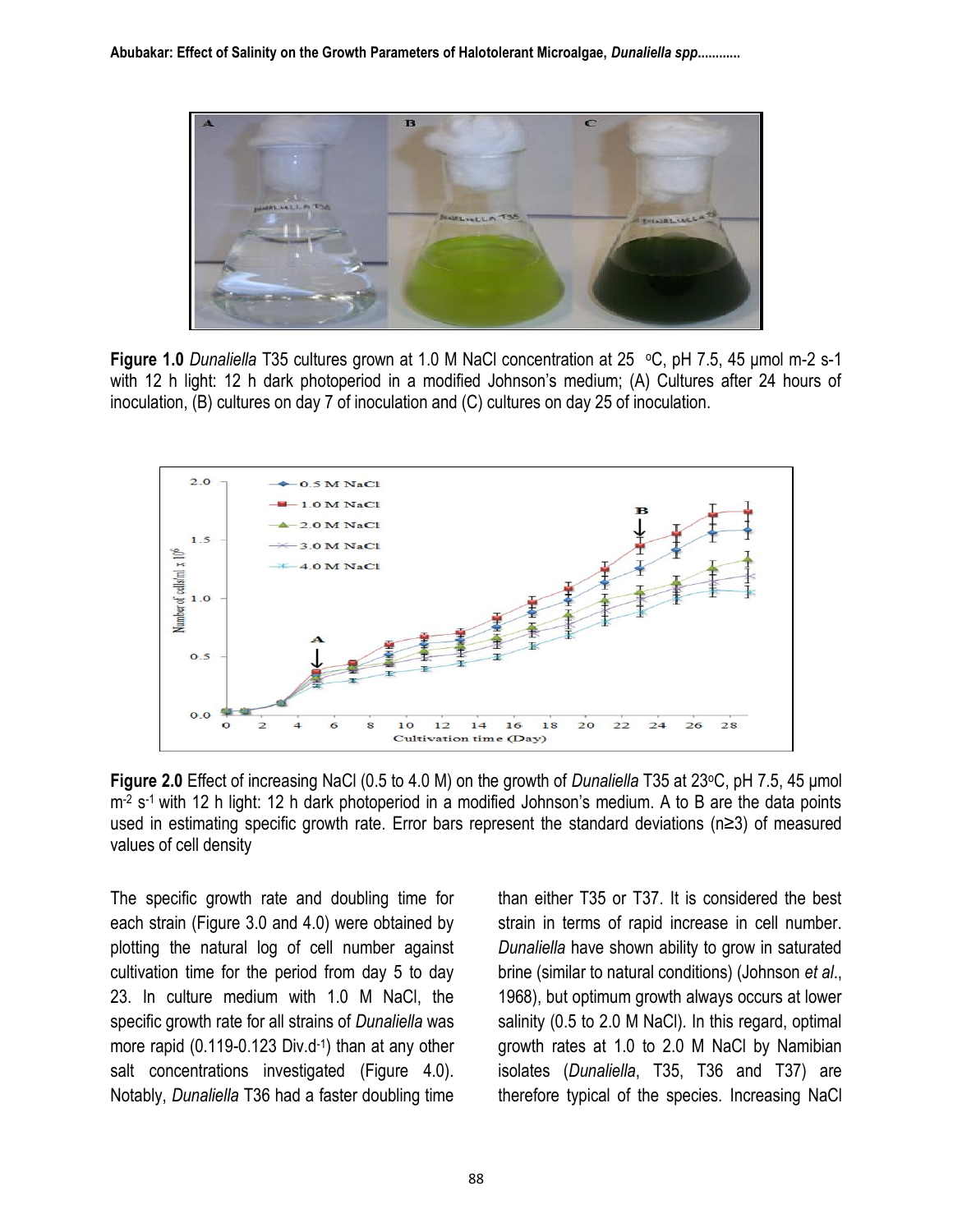concentration of the growth medium from 1.0 to 3.0 and 4.0 M inhibited growth, but growth increased from 0.5 to 1.0 M which points to their obligate halotolerant nature.



**Figure 3.0:** Doubling time of *Dunaliella* T35, T36 and T37 grown in a range of NaCl concentrations at 25 <sup>o</sup>C, pH 7.5 and 45 μmol m<sup>-2</sup> s<sup>-1</sup> with 12 h light: 12 h dark photoperiod in a modified Johnson's medium.



**Figure 4.0**: Specific growth rate of *Dunaliella* T35, T36 and T37 grown in a range of NaCl concentrations at 25 °C, pH 7.5 and 45 µmol m<sup>-2</sup> s<sup>-1</sup> with 12 h light: 12 h dark photoperiod in a modified Johnson's medium.

## **Chlorophyll composition and dry weight of** *Dunaliella*

It is worth pointing out that the *Dunaliella* strains have chlorophyll *a* and *b* (Masuda *et al*., 2002); therefore, the extraction yields presented in this study represent the sum of both.

Chlorophyll content was used for estimating biomass of microalgae in culture and can be used to measure growth as well as productivity. The chlorophyll content per ml of culture for 1.0 M NaCl reached a plateau after 10 days of inoculation for *Dunaliella* strains but continued to increase in 4.0 M NaCl (Figure 5.0). However,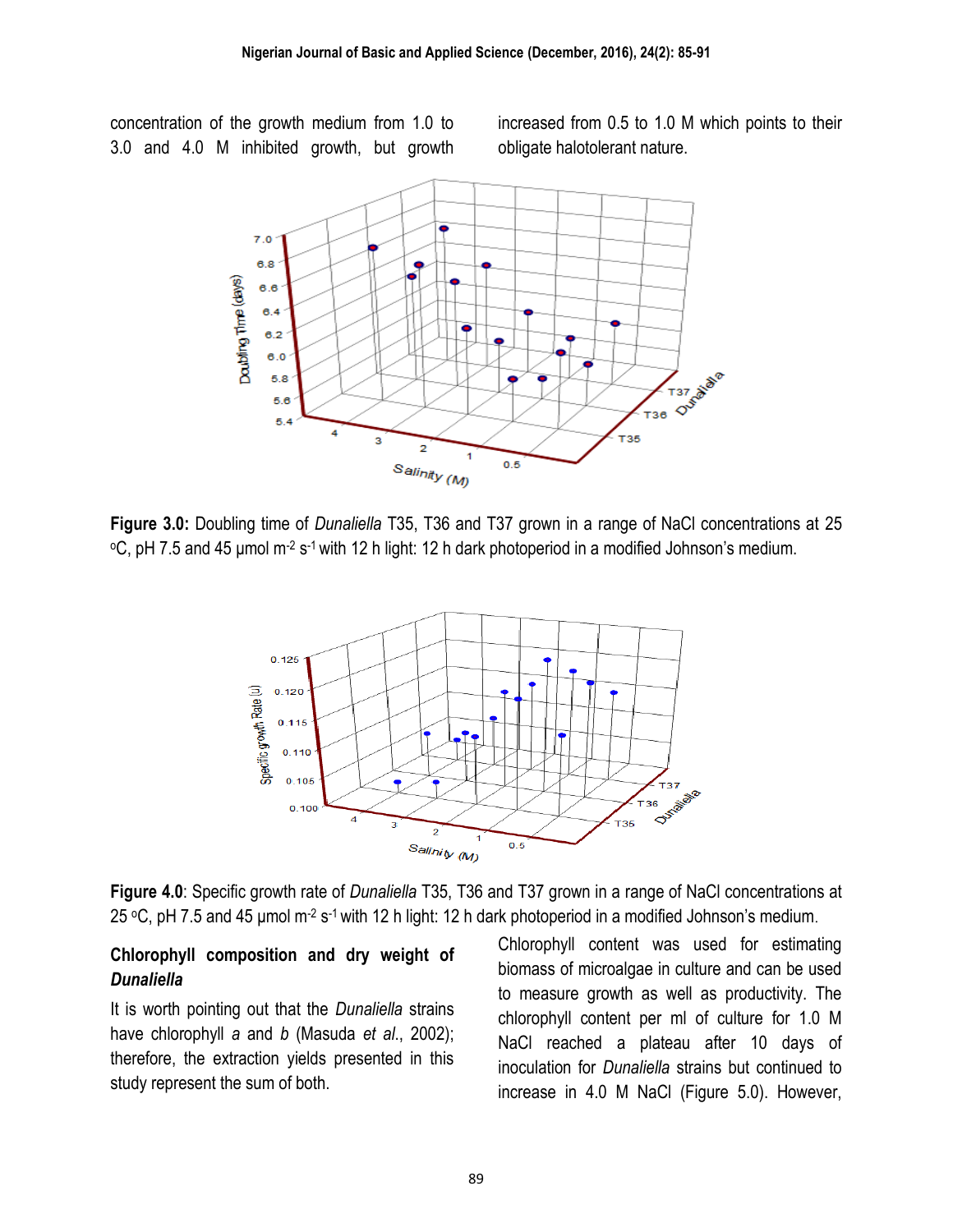since the content of chlorophyll per cell at the end of 14 days was the same in both 1.0 M NaCl and 4.0 M NaCl for each strain investigated, the results show that lower chlorophyll levels per volume of culture in 4.0 M NaCl negatively affected by low cell number growth compared to 1.0 M NaCl. This study also shows that *Dunaliella* strain T36 had a significantly lower content of chlorophyll (6.4  $\pm$ 0.02 pg/cell) than either T35 or T37 (Figure 5.0). According to Ramaraj *et al*. (2013) the conventional method of chlorophyll measurement might not be a good index for biomass estimation: chlorophyll has been reported to be the primary target of salt toxicity and results in reduced photosynthesis and reduced growth (Rai 1990; Rai and Abraham 1993). The lower chlorophyll content of T36 and T33b may reflect a greater susceptibility to salt toxicity. According to Moradi and Ismail (2007) the lower amount of chlorophyll per ml at higher salinities is due to decrease in photosynthetic rate because of salt osmotic and toxic ionic stress. Therefore chlorophyll determination can be used to estimate photosynthetic production in cells.



Figure 5.0 Chlorophyll content of *Dunaliella* T35, T36 and T37 cultivated at 25 °C, pH 7.5, 45 μmol m<sup>-2</sup> s<sup>-1</sup> with 12 h light: 12 h dark photoperiod in 1.0 and 4.0 M NaCl medium. Error bars represent the standard deviations (n=3) of the measured chlorophyll

#### . **CONCLUSION**

This study determined the optimum salinity for the growth of *Dunaliella* strains isolated from Namibia. These strains can withstand large variations in the external salinity of the growth medium from 0.5 to 4.0 M NaCl concentration. By investigating the cell growth kinetics of microalgae using cells density determination, it was demonstrated that the rate of cell growth (increase in cell number) was maximum at 1.0 M NaCl concentration. The highest mean specific growth rate was 0.168 division day-1 . This research highlights the remarkable diversity of halotolerant microalgal strains that exists even within the same physical location. The collection of *Dunaliella* strains, T35, T36 and T37 isolated from the saline river of Namibia differed in response to different NaCl concentration. Chlorophyll can be used to assess biomass of *Dunaliella*, measure growth as well as productivity. This study indicates that the cellular chlorophyll yield increased proportionally to the growth rate of *Dunaliella* strains.